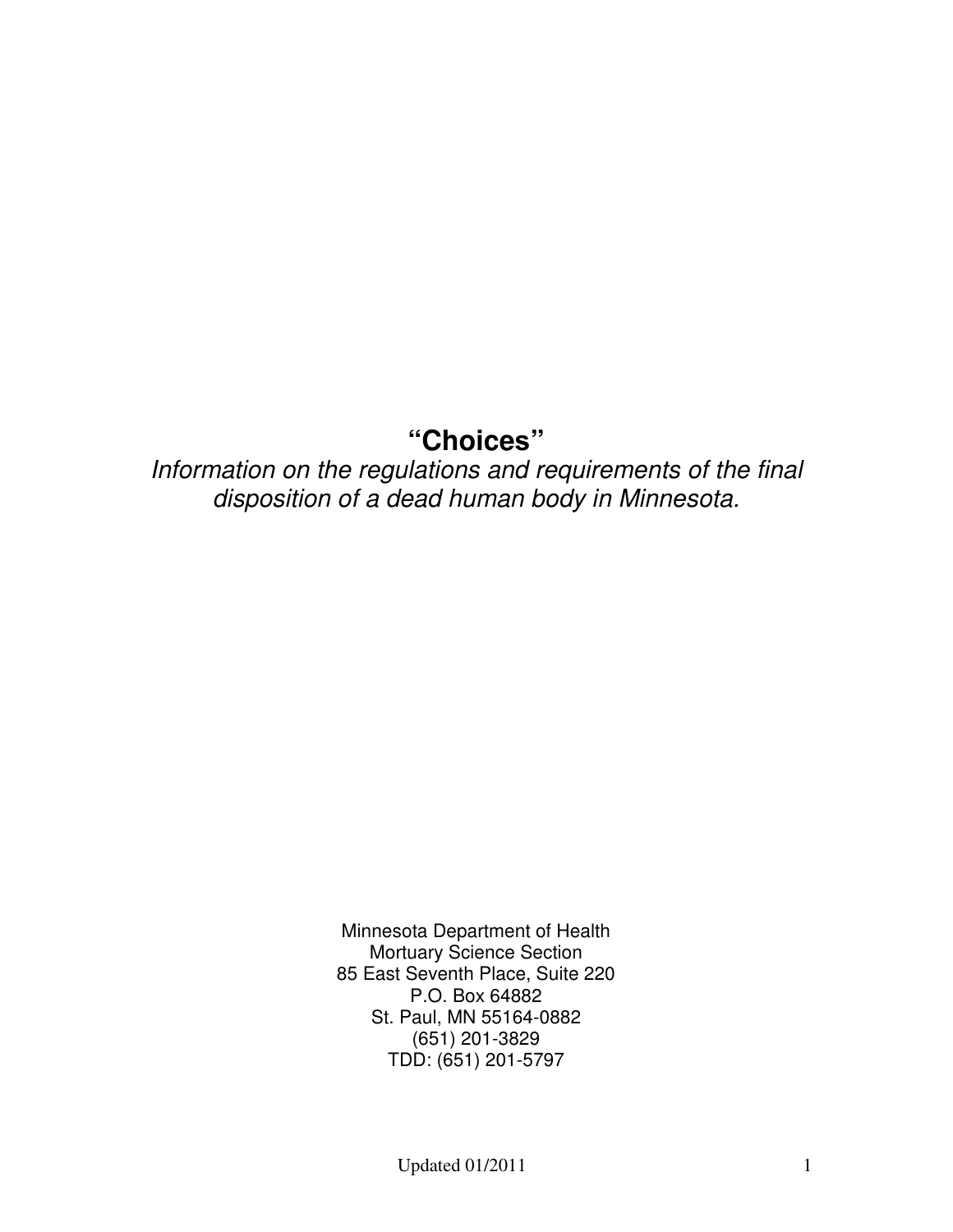## **Table of Contents**

| Introduction |  |
|--------------|--|
|              |  |
|              |  |
|              |  |
|              |  |
|              |  |
|              |  |
|              |  |
|              |  |
|              |  |
|              |  |
|              |  |
|              |  |
|              |  |
|              |  |
|              |  |
|              |  |
|              |  |
|              |  |
|              |  |
|              |  |
|              |  |
|              |  |
|              |  |
|              |  |
|              |  |
|              |  |
|              |  |
|              |  |
|              |  |
|              |  |
|              |  |

#### **Introduction**

The Mortuary Science Section receives information requests from a variety of people, including the public, who wish to take care of the funeral process on their own and those who wish to use a mortician. The Section also receives questions from coroners and medical examiners, law enforcement personnel, attorneys, county registrars, hospitals and nursing homes, physicians and nurses, medical records staff, funeral home and crematory owners, morticians, and cemeteries. In an effort to provide information to this broad range of people, the Mortuary Science Section staff has put together this manual answering the questions most commonly asked.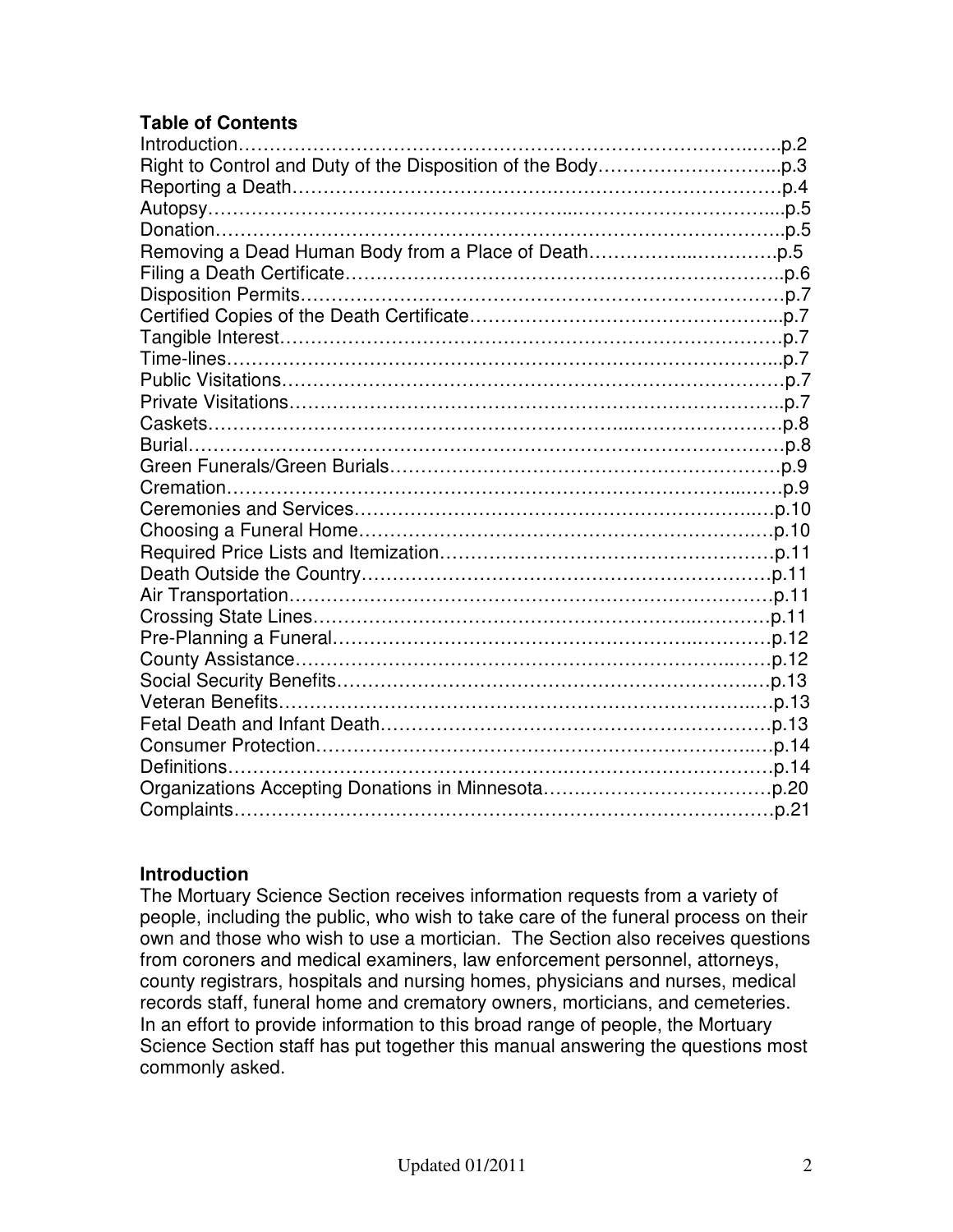Death touches everyone eventually, and when it does, there are many important decisions to make. Whether one decides to use a funeral home or care for a loved one independently, there is much to do. This manual addresses the necessary duties, possible choices and legal requirements that must be met when a death occurs.

**Please note that a glossary of terms is provided at the end of this manual. It may be helpful to read the glossary first to become familiar with these terms.** 

#### **Right to Control and Duty of the Disposition of the Body**

Minnesota law clearly identifies who is in charge of the disposition of the body. The right to control a dead human body, including the location and conditions of final disposition, vests in, and the duty of final disposition of the body devolves upon, the following in the order of priority listed:

1) a person may plan for their own final disposition and have those wishes carried out; (These arrangements made in advance of need must be in writing, dated and witnessed.)

2) the person or persons appointed in a dated written instrument signed by the decedent. By definition, a written instrument includes, but is not limited to, a health care directive executed under chapter 145C. If there is a dispute involving more than one written instrument, a written instrument that is witnessed or notarized prevails over a written instrument that is not witnessed or notarized. However, a written instrument does not include a durable or nondurable power of attorney which terminates on the death of the principal pursuant to sections 523.08 and 523.09;

3) the spouse of the decedent;

4) the adult child or the majority of the adult children of the decedent. Keep in mind that, in the absence of actual knowledge to the contrary, a mortician may rely on instructions given by the child or children who represent that they are the sole surviving child, or that they constitute a majority of the surviving children;

5) the surviving parent or parents of the decedent, each having equal authority;

6) the adult sibling or the majority of the adult siblings of the decedent, provided that, in the absence of actual knowledge to the contrary, a mortician may rely on instructions given by the sibling or siblings who represent that they are the sole surviving sibling, or that they constitute a majority of the surviving siblings;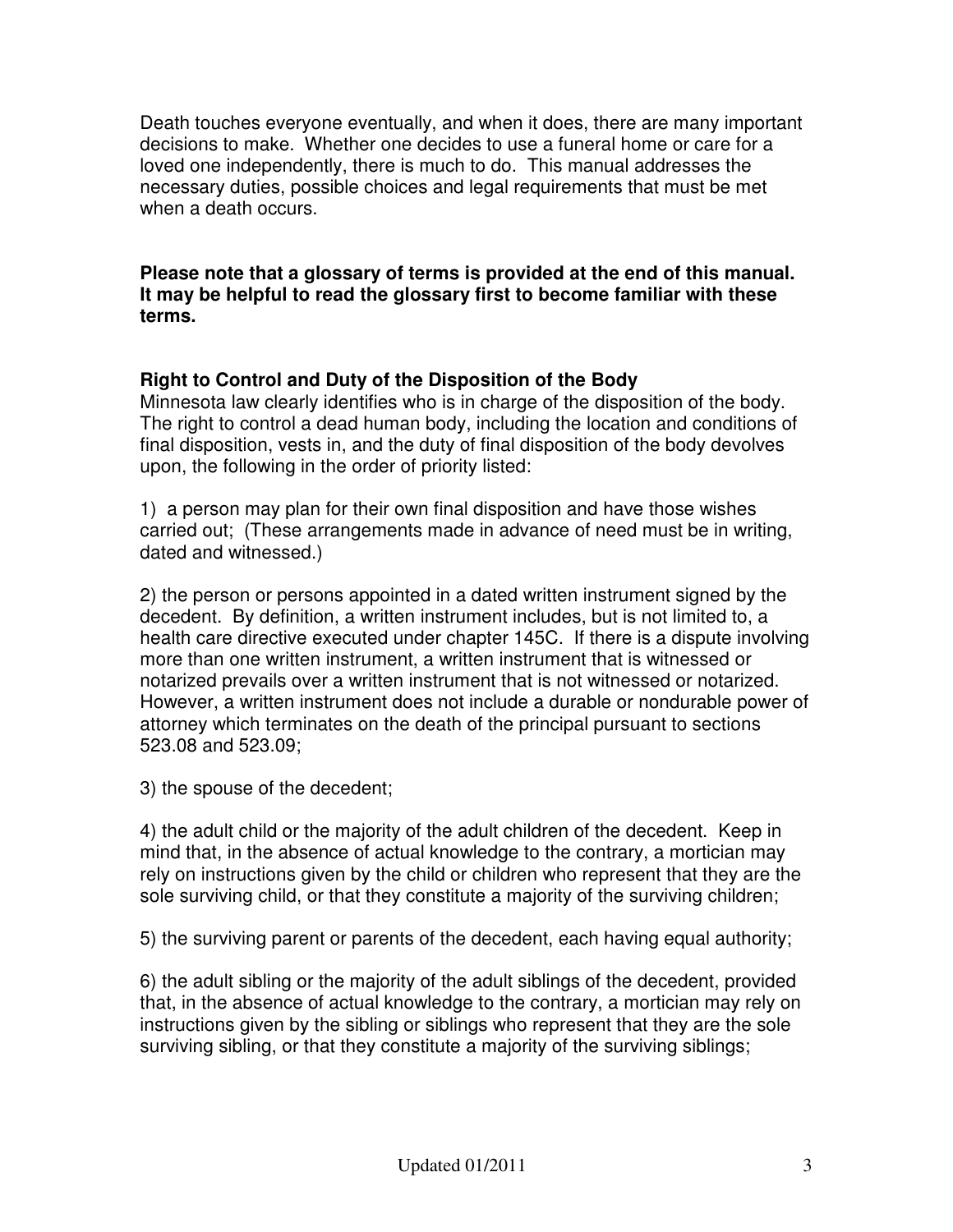7) the adult grandchild or the majority of the adult grandchildren of the decedent. A mortician may rely on instructions given by a grandchild or grandchildren who represent that they are the only grandchild or grandchildren reasonably available to control final disposition of the decedent's remains or represent a majority of such grandchildren;

8) the grandparent or the grandparents of the decedent, each having equal authority;

9) the adult nieces and nephews of the decedent, or a majority of them, provided that, in the absence of actual knowledge to the contrary, a funeral director or mortician may rely on instructions given by a niece, nephew, or nieces or nephews who represent that they are the only niece, nephew, or nieces or nephews reasonably available to control final disposition of the decedent's remains or represent a majority of nieces and nephews reasonably available to control final disposition of the decedent's remains;

10) the person or persons who were acting as the guardians of the person of the decedent with authority to make health care decisions for the decedent at the time of death;

11) an adult who exhibited special care and concern for the decedent;

12) the person or persons respectively in the next degree of kinship in the order named by law to inherit the estate of the decedent; and

13) the appropriate public or court authority, as required by law.

You may review the regulations on controlling the final disposition of a body and who has the duty to pay for the funeral in MN Statutes 149A.80. https://www.revisor.mn.gov/statutes/?id=149A.80

## **Reporting a Death**

When a death occurs outside a care facility, such as a hospital or a nursing home, Minnesota statute 390.11 requires that the death must be reported to the local coroner or medical examiner. This means that all deaths occurring at home must be reported. A family member, a hospice worker, emergency medical service personnel, law enforcement personnel or a mortician can do this.

Failure to report a death will cause problems with getting a death certificate completed. Minnesota statute 609.502 states that whoever interferes with the body or scene of death with intent to mislead the coroner or medical examiner or conceal evidence is guilty of a gross misdemeanor.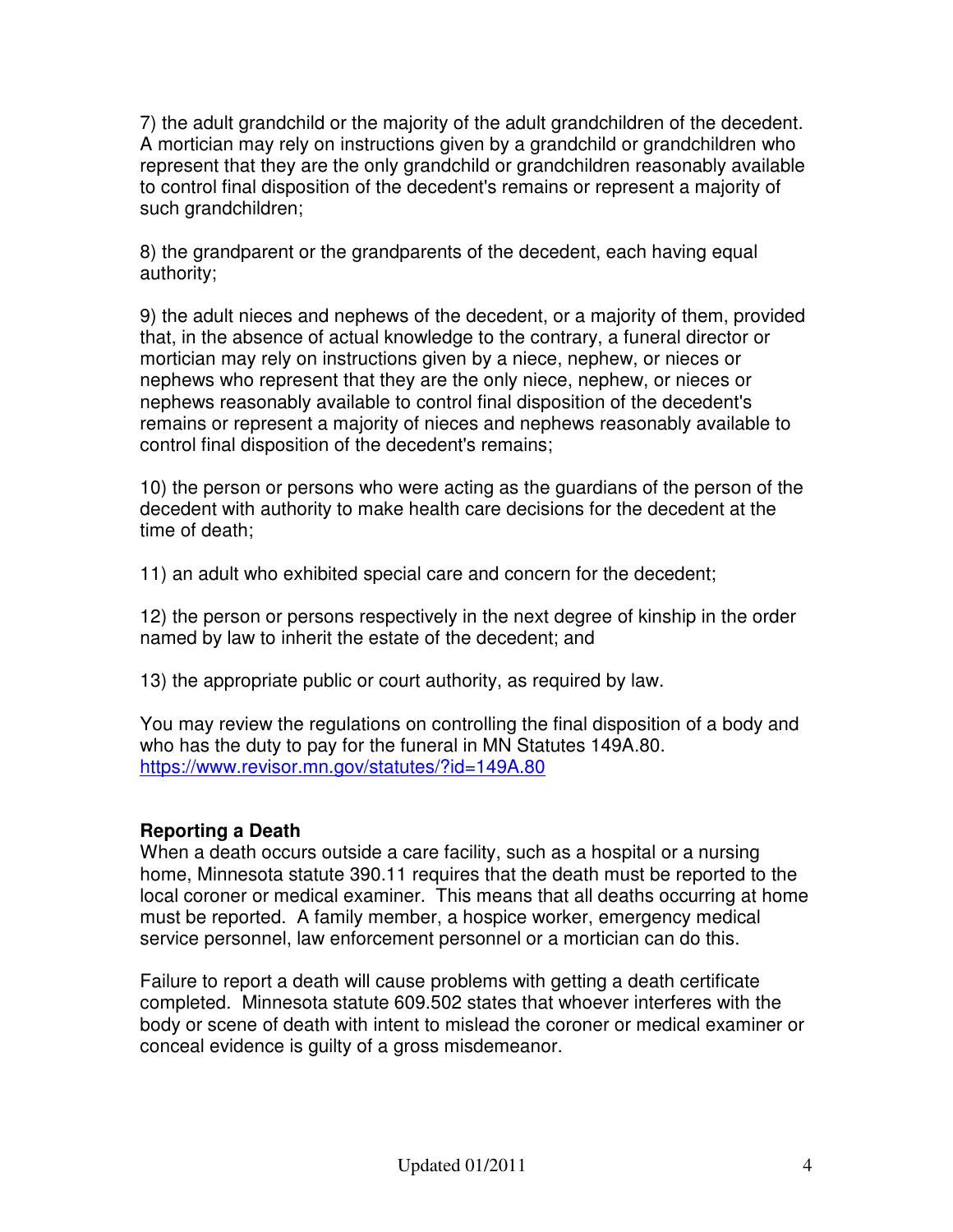The name and contact information of a local coroner or medical examiner can be found in the "Government" section in the front of a telephone book or on-line at http://www.health.state.mn.us/divs/chs/osr/deathreg/coroners\_and\_mes.cfm

## **Autopsy**

An autopsy may be required by the coroner or medical examiner, at no cost, if there is any question about the cause or manner of death. A physician may ask permission to do an autopsy to confirm or clarify a diagnosis. The family of the deceased may request an autopsy. When requested by the family, a fee for the autopsy may be charged.

## **Donation**

Donation of tissue and organs saves the lives of thousands of men, women, and children each year. According to LifeSource™, a single donor can help save and heal the lives of up to 60 people. Yet more than 109,000 people currently are on waiting lists for organ transplant. To learn more about donating tissue or organs for transplant, contact LifeSource™ at http://www.life-source.org/ or American Donor Services at http://www.americandonorservices.org/.

A person may also donate his/her body for education and research. Whole body donation to this cause will aid in anatomy education, research, clinical practice, surgical training, and biomedical device design. In Minnesota, there are two instate options to which you may donate your body:

1) The University of Minnesota Anatomy Bequest Program: http://www.bequest.umn.edu/

2) The Rochester Mayo Clinic: http://www.mayoclinic.org/body-donation/index.html

In rare cases, a donation may be declined. Contact a program of choice in advance to register and make alternative plans with family in the event a donation does not qualify.

## **Removing a Dead Human Body from a Place of Death**

Unpaid persons with the right to control the dead human body, or that person's unpaid designee, may remove a body from the place of death, transport the body, prepare the body for disposition, or arrange for final disposition of the body. All actions must comply with regulations for final disposition found in Minnesota Statutes 149A. Only a licensed mortician may prepare a body for final disposition by embalming.

When removing a deceased human body from a place of death, there are certain requirements to follow: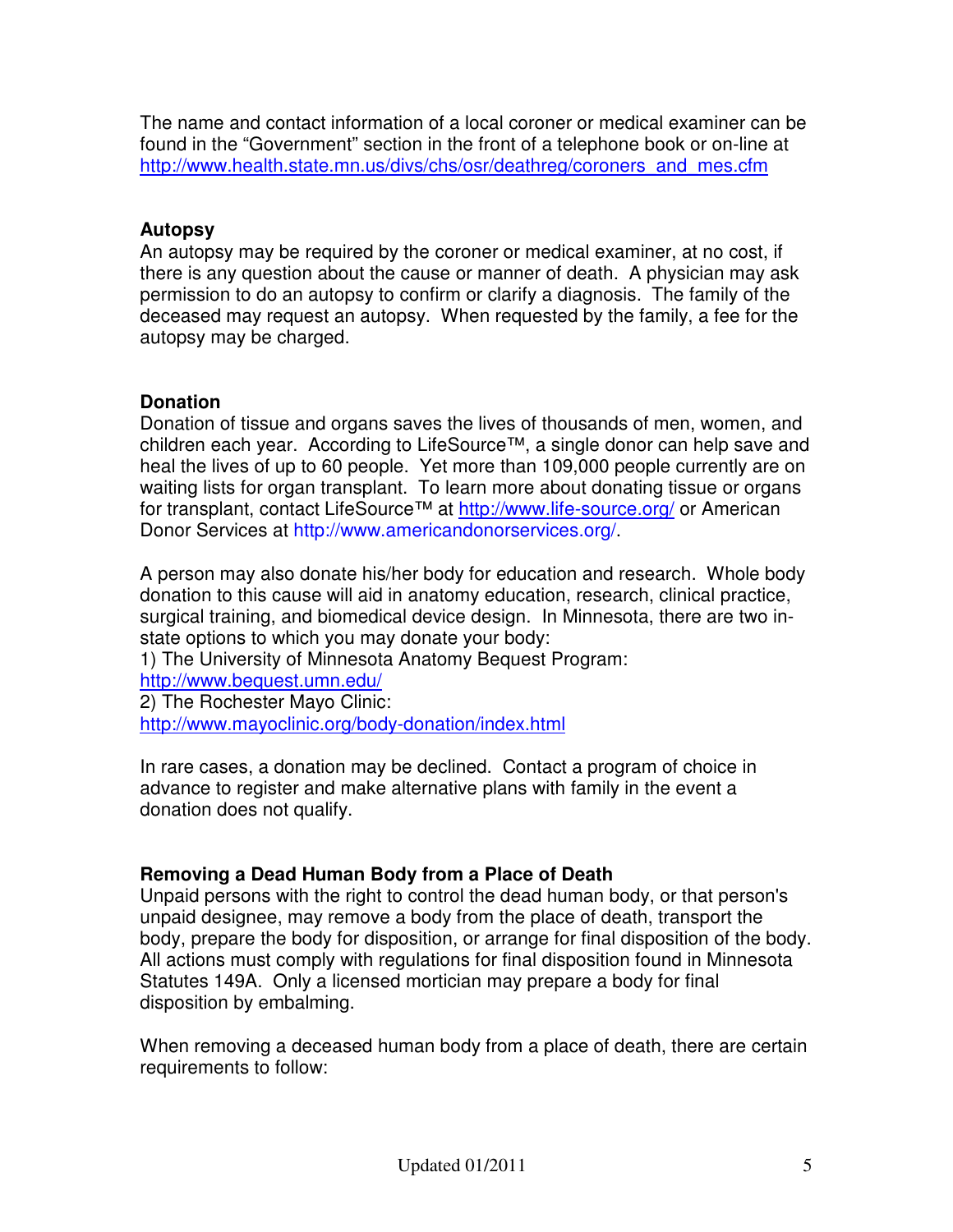1) A "Certificate of Removal" is required any time there is a transfer of custody of a dead human body from one entity to another. This form is available on-line at: http://www.health.state.mn.us/divs/hpsc/mortsci/certrem.pdf

2) The deceased must be wrapped with a nonporous (plastic) sheet.

3) A cot, stretcher or rigid tray must be used when moving the body.

4) The body must be transported in a vehicle that has ample enclosed area for the body to lay in a horizontal position, and it must be able to shield the body from public view.

Nursing homes, hospitals, healthcare facilities and coroners/medical examiner offices are allowed by law to have a policy that restricts or limits who may remove the body from their facility. When such a policy exists, the deceased will only be released to a Minnesota licensed mortician.

If a funeral home is used, the mortician will be knowledgeable of the regulations and will follow these requirements.

## **Filing a death certificate**

Minnesota statute 144.221 requires that a death certificate must be filed for all people who die in Minnesota within five days of the death or prior to burial, entombment or cremation, whichever comes first. To file a death certificate, two things must occur:

1) A "documentation of death worksheet" must be completed. This document states demographic information about the deceased. Minnesota rules 4601.1500 requires that the documentation of death worksheet must be filed by a mortician or other person in charge of the disposition of the body.

2) Minnesota Rules 4601.1800 requires that the cause of death on the documentation of death worksheet must be certified by either a physician or the coroner or medical examiner with jurisdiction of the body.

Blank documentation of death worksheets are available on the Office of the State Registrar's website:

http://www.health.state.mn.us/divs/chs/osr/deathreg/04deathworksheet.pdf.

Once completely filled out, the documentation of death worksheet is filed with the State Registrar to the attention of the supervisor of Death Record Processing using fax number 651-201-5750.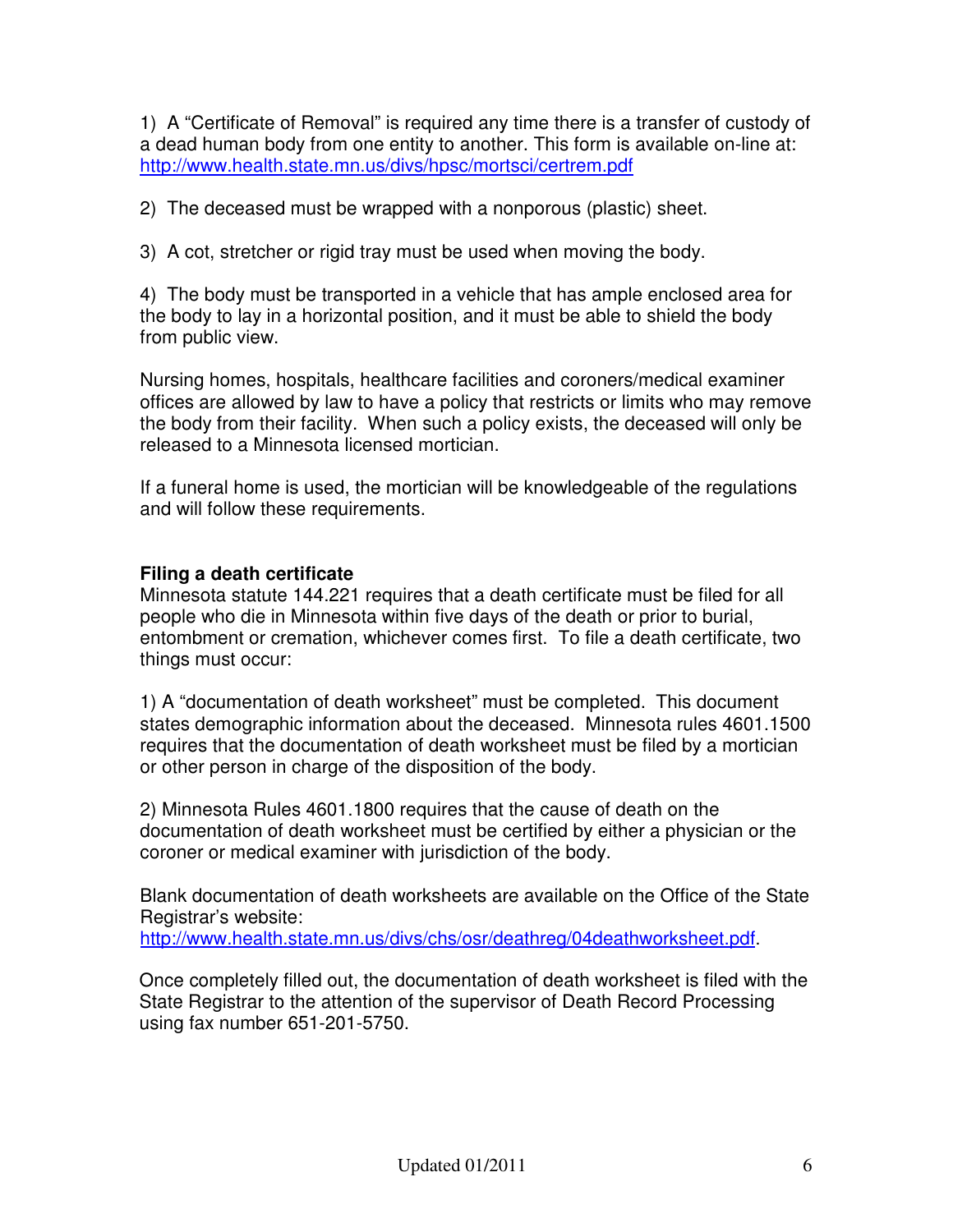#### **Disposition Permits**

A disposition permit is required prior to burial, entombment or cremation of a body. The disposition permit is issued by the State Registrar after the documentation of death worksheet has been filed. This permit must be given to the cemetery official or crematory operator where the final disposition occurs.

#### **Certified Copies of the Death Certificate**

Certified copies of the death certificate are typically required for application for life insurance, transfer of titles of homes or automobiles, banking and for many other legal issues. Certified copies of the death certificate may be obtained from any local registrar, by using the State Registrar's Minnesota Death Record Application - Certified Death Certificate form found at:

http://www.health.state.mn.us/divs/chs/osr/deathapp.pdf or through a funeral home that was in charge of the final disposition.

#### **Tangible Interest**

In order to receive a certified copy of a death certificate, the applicant must have a relationship to the decedent defined as "tangible interest." The requirements of Tangible Interest are listed here:

https://www.revisor.mn.gov/rules/?id=4601.2600

#### **Time-lines**

A body must be buried or entombed in a legally recognized cemetery, or cremated within a reasonable amount of time following the death. If embalming is not desired, Minnesota law requires that the body be buried or cremated within 72 hours of the time the body is released from the place of death or released by the coroner or medical examiner. If embalming is not chosen, refrigeration of the body allows the time-line to be extended up to six days. Individuals without access to refrigeration may extend the time-line to four days by using dry ice.

#### **Public Visitations**

The viewing of the deceased by the public requires that the body be either embalmed by a licensed mortician or that the body be refrigerated using dry ice. When using dry ice, the visitation may take place for up to four days following the death, but must take place on private property such as in a home. (Take necessary precautions when handling dry ice.)

#### **Private Visitations**

Private viewing of a dead human body may take place in a private place without embalming or without the use of dry ice. This private reviewal must take place within the three-day time limit mentioned above. A private visitation may only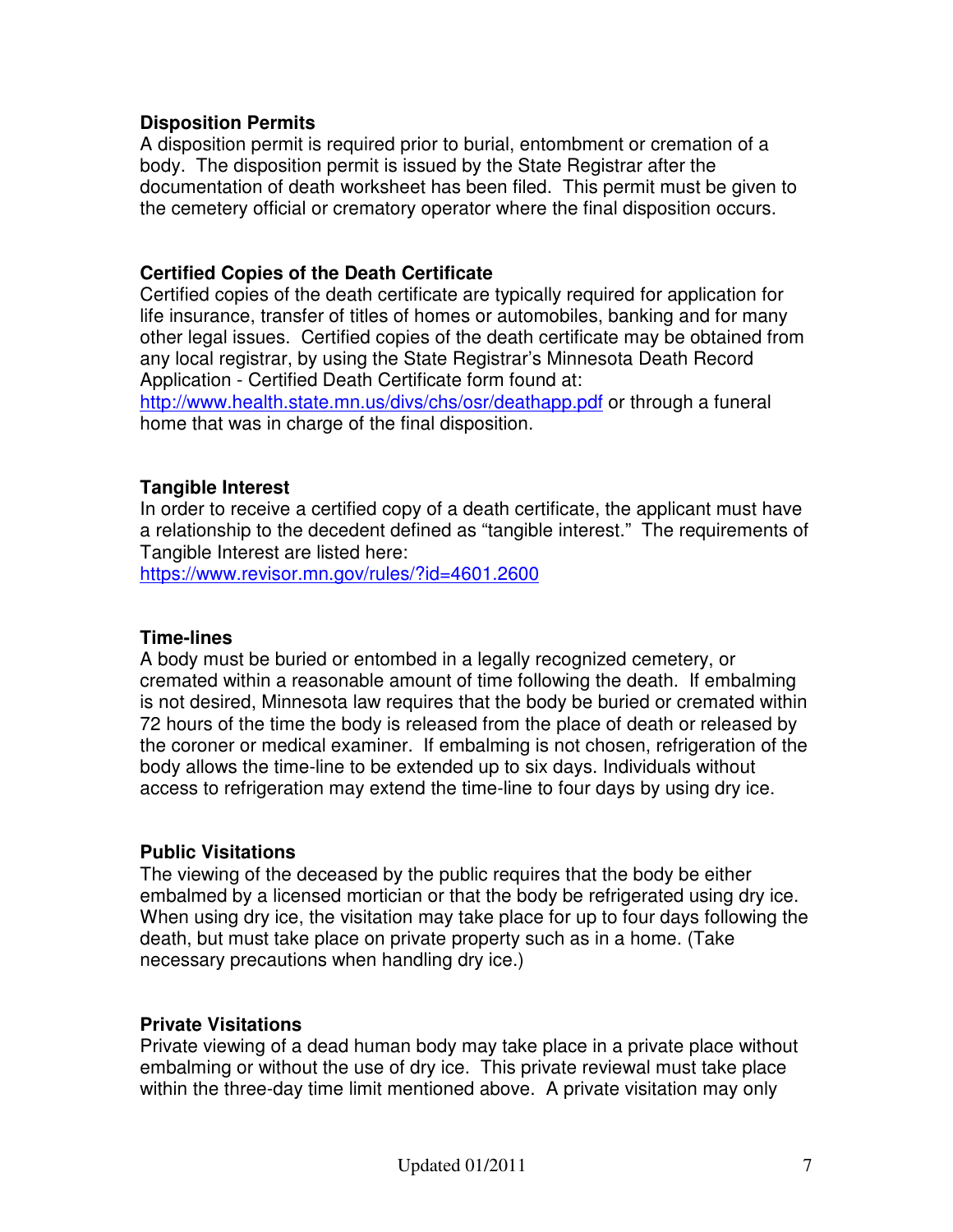include those on the list of persons found in MN Statutes 149A.80. https://www.revisor.mn.gov/statutes/?id=149A.80

#### **Caskets**

Minnesota law allows consumers to purchase a casket from a funeral home or from other providers such as a casket store, buying club or on the internet. You may also make your own casket if you wish. A funeral home cannot charge a handling fee when you do not purchase the casket from them.

#### **Burial**

Burial of a body must be in a legally registered cemetery. Prior to the burial taking place, a disposition permit is required. If burial is desired on private property, which is allowed in some cases, it is necessary to establish a private cemetery on the private property. This typically requires that the land be surveyed, mapped or charted and registered with the county or the city with jurisdiction. However, many counties do not permit this. Therefore, local zoning officials must be consulted.

Some cemeteries require the use of an "outer burial container." An outer burial container is an enclosure that surrounds the casket in the ground and prevents the grave from caving and it thus helps keep cemetery maintenance costs down. An outer burial container is usually made of cement, metal or plastic and may be purchased from some cemeteries or from a funeral home.

A "burial vault" is a sealed outer burial container with a metal or plastic lining. A "grave box" is a non-sealing outer burial container. Outer burial containers are not required by state law but rather may be required by policy of some cemeteries.

If a burial will take place in a cemetery, in addition to the cost of purchasing a grave space, a charge is incurred for the labor of opening and closing of the grave. If a marker or monument is purchased, there may be a fee to put it in place. The cemetery is required to itemize all costs.

Although cemeteries are not licensed by the state of Minnesota, some cemeteries have a licensed funeral home on their property and are able to provide all funeral and cemetery services from one location.

Entombment means placing the body in a structure built above the ground, typically constructed of marble, stone, or cement, such as a mausoleum. It does not require an outer burial container and does not require the purchase of a monument or marker.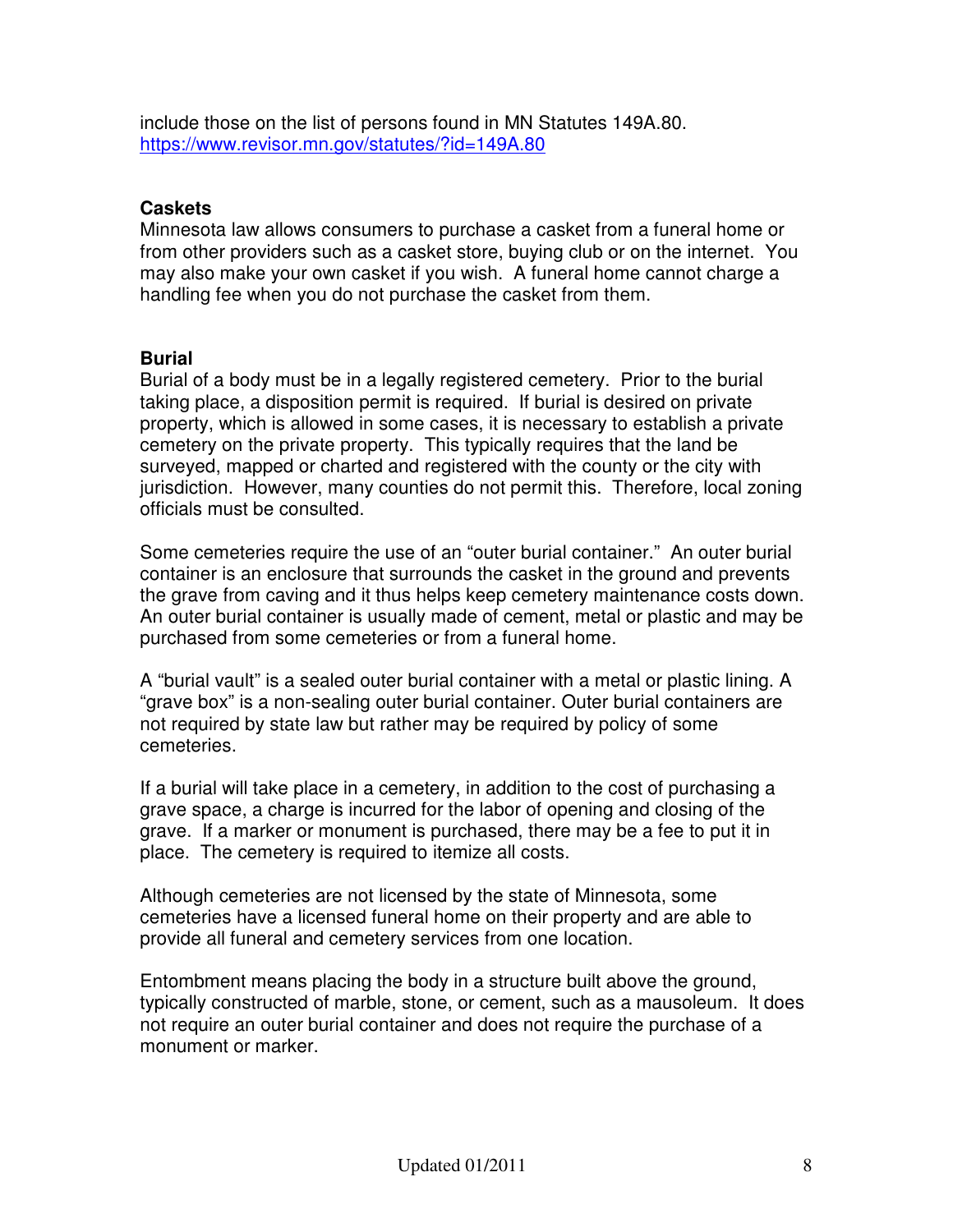Cemetery laws are found in MN Statutes 306 and 307. https://www.revisor.mn.gov/statutes/?id=306 https://www.revisor.mn.gov/statutes/?id=307

#### **Green Funerals/Green Burials**

Webster's online dictionary defines the word "green" (as it pertains to products and services) as "not harmful to the environment." A green funeral is generally any end-of-life ritual that is as harmless as possible for the environment, thereby reducing its environmental impact. A green burial may take place in a conventional modern cemetery or in a green cemetery or natural burial ground that uses eco-friendly methods. In a green burial, graves are dug by hand and concrete vaults or grave liners are not used.

#### **Cremation**

Cremation is the reduction of a dead human body to essential elements through direct exposure to intense heat and flame. Because cremation is irreversible, there are several requirements that must be followed before a person's body is to be cremated.

1) By statute 149A.95, the coroner or medical examiner of the county where the death occurred must give his/her authorization before the cremation can take place. A Coroner/Medical Examiner Cremation Authorization Form can be obtained from the county coroner or medical examiner. After the upper portion of the form containing demographic information is completed, it is given to the physician who will complete the documentation of death worksheet. The physician then forwards the Coroner/Medical Examiner Cremation Authorization Form to the appropriate coroner or medical examiner's office for their final approval. The completed form is given to the crematory operator.

2) The person(s) with the right to control the final disposition (determined by MN Statutes 149A.80) must give permission for the cremation using the crematory's Cremation Authorization Form. The completed form is given to the crematory operator.

3) A Disposition Permit is required prior to cremation of a body. The Disposition Permit is issued by any local registrar or the state registrar after the documentation of death worksheet is properly filed. The Disposition Permit is given to the crematory operator.

If cremation is to take place in Minnesota, the body must be delivered to a licensed crematory along with the documents listed above. (A body to be cremated outside Minnesota would require that the cremation laws of both states be followed.) The body must be delivered in a leak-proof cremation container.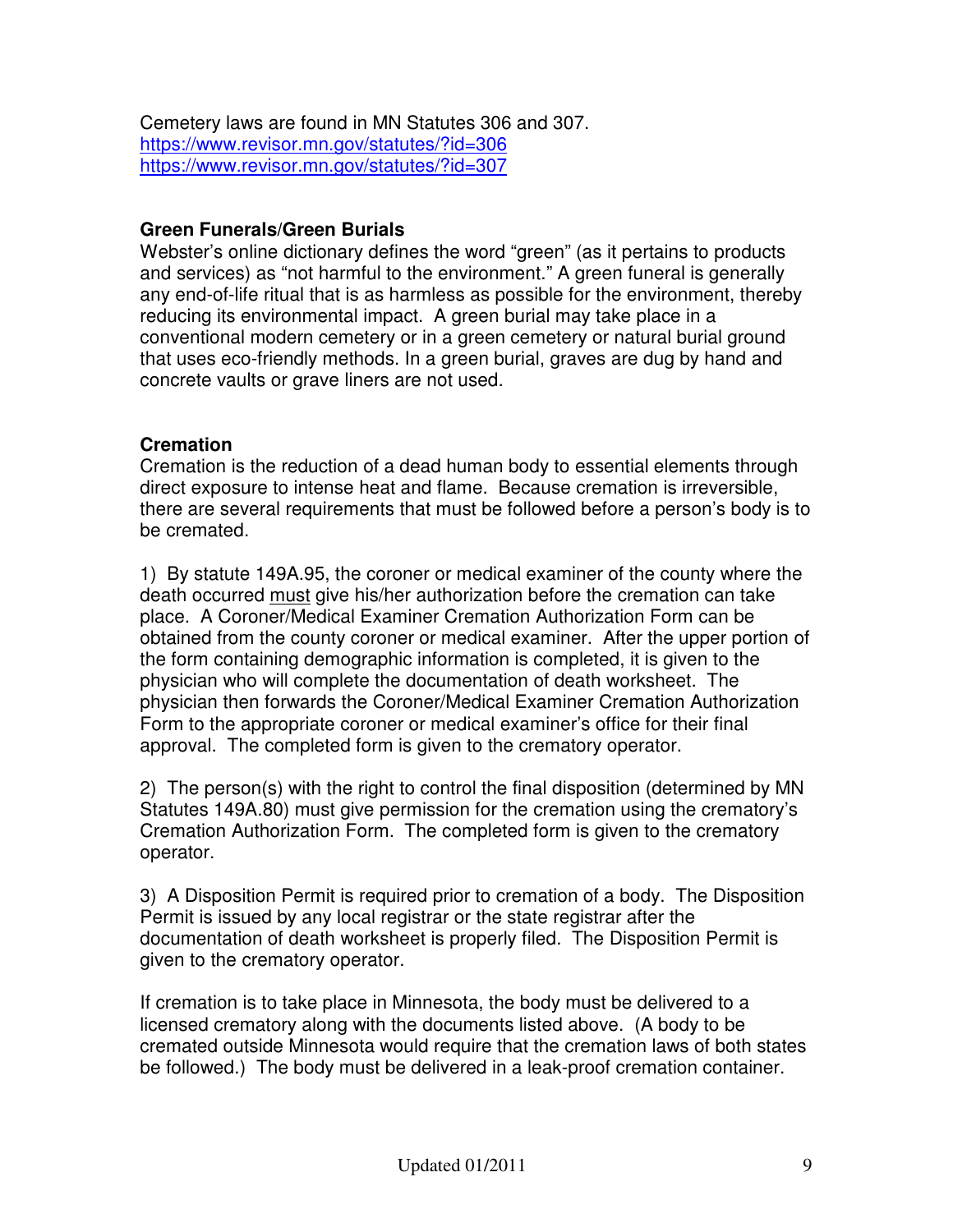Caskets are not required for cremation in Minnesota. Crematories typically do not allow the use of metal containers for the cremation process.

Following cremation, the cremated remains (weighing about 3-4 lbs.) are typically placed into a temporary plastic or cardboard container or into an urn provided by the family. The cremated remains are then returned to the person designated on the crematory's Cremation Authorization Form. In Minnesota, cremated remains may be buried or scattered on private property with no additional permits required.

Cremation services may be obtained through any licensed funeral establishment in the state. Prices will vary and it may be beneficial to compare. Some crematories may accept human remains for cremation directly from the public. Crematories are not licensed to provide funeral services to the public and therefore cannot assist with the transportation of the body, preparation of the required documents or other service related issues.

#### **Ceremonies and Services**

Not all people will choose to have a funeral service. For those who do, the rite or ceremony that follows a death can be very important to the survivors. In making decisions about the ceremony, the person or persons with the right to control the final disposition of the body must take into account any wishes expressed or specified in the pre-arrangements made by the deceased as well as personal, religious and cultural considerations. It is said that "funerals are for the living," so it may be important to include rituals which will be helpful to survivors.

A funeral service is a service with the body present while a memorial service is a service where the body is not present. Religious and cultural practices, as well as personal preferences, will determine whether the body is to be present, and whether there is to be a viewing of the deceased. The ceremony may take place in a variety of places such as a house of worship, a home, a nursing home, a funeral home, or similar place.

#### **Choosing a Funeral Home**

The Minnesota Department of Health, Mortuary Science Section, licenses funeral homes and morticians. They are business people who provide services and products for a fee. They are specifically trained and licensed to provide funeral services and funeral goods to the public. People typically choose a funeral home or mortician based on past experience or location. It is recommended that survivors choose a professional with whom they feel comfortable in addition to visiting several funeral homes to discuss their wishes to determine the exact cost of those goods and services.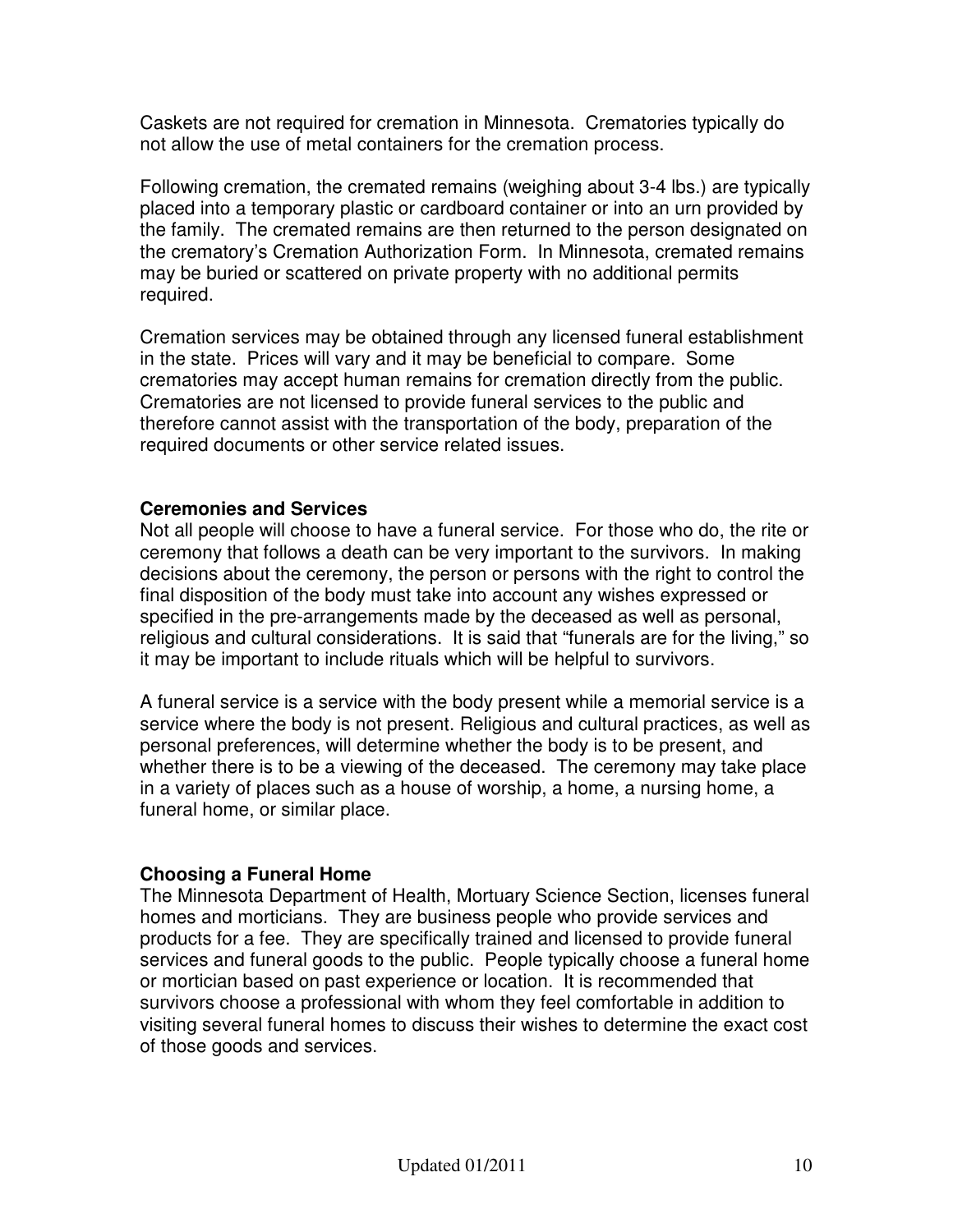#### **Required Price Lists and Itemization**

All funeral providers are required to provide consumers prices for their goods and services over the telephone. When visiting a funeral home in person, they are required to provide a copy of their "General Price List" which shows the costs of their goods and services. People may also request a casket price list, outer burial container price list or other price lists, such as for cremation urns, to help make comparisons.

At the conclusion of making at-need funeral arrangements, a funeral home must present customers with and have them sign an itemized contract of the costs involved with the funeral goods and services selected. The mortician making the funeral arrangements must also sign the contract. The purpose of this contract is to ensure the customer will not have unexpected expenses.

Many funeral providers voluntarily show prices for their goods and services on their website.

#### **Death Outside the Country**

If outside the country when a death occurs, the nearest U.S. embassy or consulate should be contacted for guidance.

#### **Air Transportation**

Most commercial airlines will transport human remains.

Minnesota statutes 149A.93, subd. 7 requires that the body be embalmed if it is to be flown on a commercial aircraft. This same regulation requires that all airline policies be followed and that the remains are packaged in a casket or alternative container and an appropriate outside shipping container. Exceptions to the embalming requirement are found in MN Statutes 149A.01, subd. 3, (b).

In addition to how the body is containerized, the Department of Homeland Security requires that the airline have the shipper (funeral home) registered with them to ship human remains. Accordingly, you will not be able to ship human remains on a commercial aircraft without using a funeral home registered with the airline.

#### **Crossing State Lines**

Minnesota law does not require that a deceased body be embalmed to transport into, through, or out of the state when using private transportation such as a private airplane or private vehicle. Permits issued by other states for final disposition are recognized by the state of Minnesota. Be sure to adhere to the requirements of other states.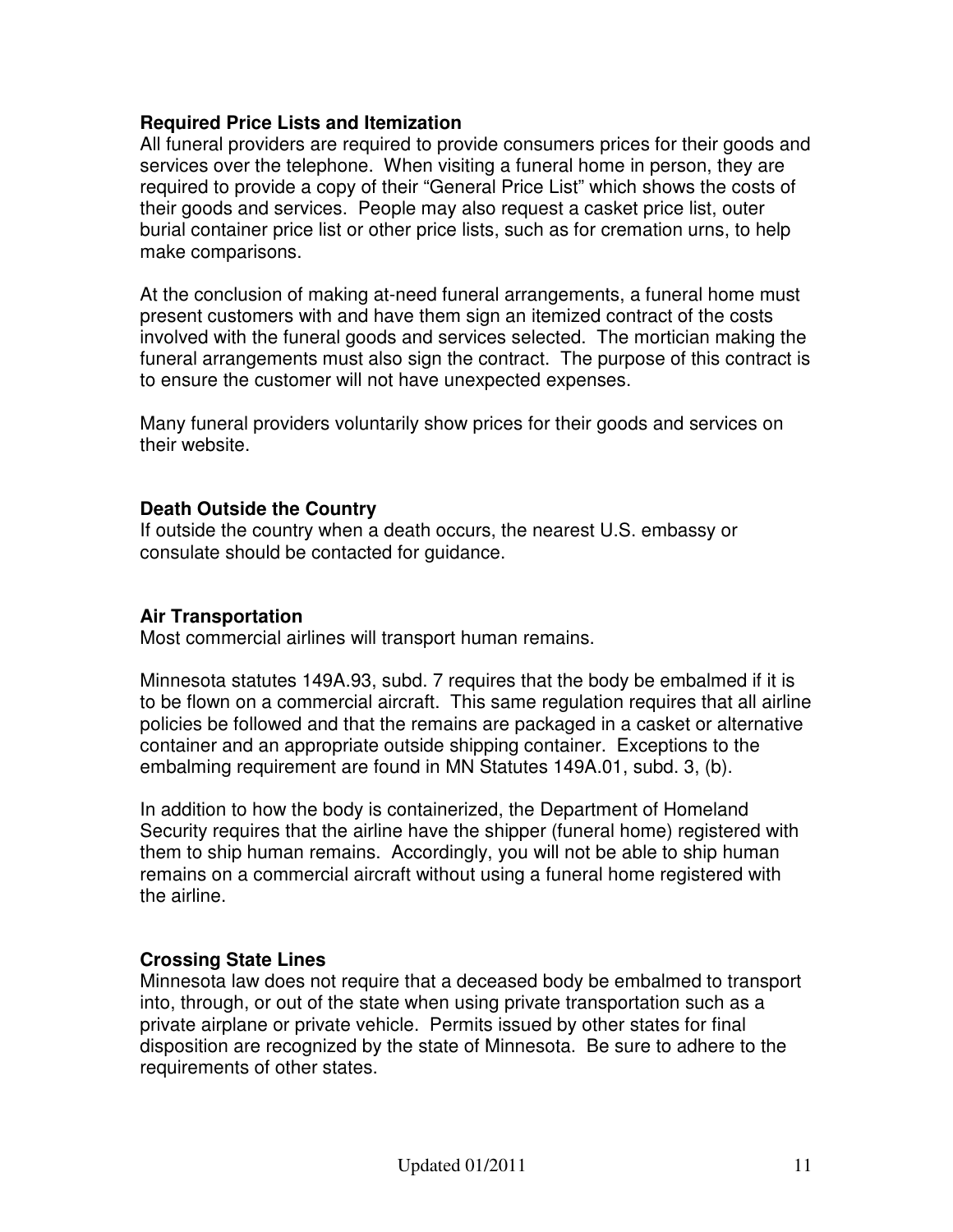#### **Pre-Planning a Funeral**

Many people make their funeral plans in advance. Some counties may require individuals applying for medical assistance to prefund their funeral expenses. A social worker is able to provide this information. The county may have guidelines that address limits on this type of funding.

Under Minnesota law, funeral goods and services are typically prefunded by two means:

1) Funeral goods and services may be prefunded with a bank or credit union through a savings account or certificate of deposit. When this method is used, 100% of the funds must be deposited within 15 days. No administrative fees are allowed to be charged by the funeral provider. An annual 1099 statement showing accrued interest is issued to the beneficiary, and that interest is taxable income of the person for whom the pre-arrangement is made.

2) Another method of prefunding funeral goods and services is through an insurance policy or insurance annuity. Commission fees are allowed to be paid to the sales person or the insurance agency selling the policy. It is important to find out the growth rate of the policy to determine if it is a wise investment.

Some funeral providers will guarantee that the cost of their prefunded funeral goods and services will remain the same. It is important to get such a guarantee in writing if this is part of your agreement. Because inflation is hard to gauge, many funeral homes will not offer a price guarantee option. If they do, the earned interest or policy growth is kept by the funeral provider following the death to defray their inflationary costs. However, a funeral provider must return to the estate any excess funds in the account.

In Minnesota, a person may choose to transfer their prefunded arrangement from one funeral home to another funeral home prior to or after the death occurs. Administrative fees cannot be charged when a change in funeral providers is made.

#### **County Assistance**

County assistance may be available when a person dies with insufficient funds to pay for their final disposition. The amount of money available varies county by county. If financial assistance is needed, a social worker in the county of primary residence of the deceased can assist to see if you qualify. There may be restrictions put on the goods and services available when using county assistance for a funeral. Minnesota law allows a county to use cremation in lieu of burial when there are no objections by the next-of-kin.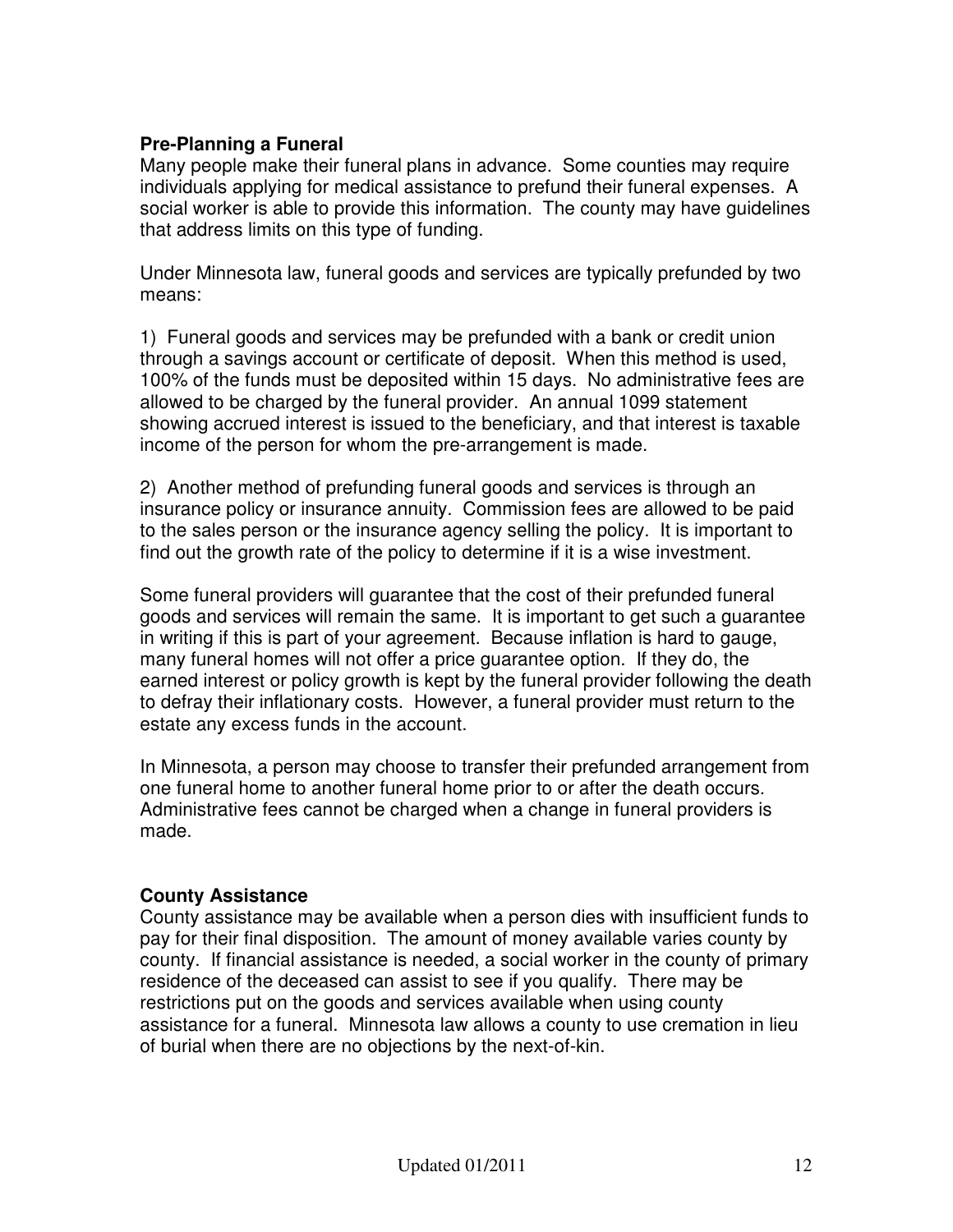#### **Social Security Benefits**

A lump-sum death benefit of \$255 may be paid upon the death of a person who has worked long enough to be insured under the Social Security program. The lump-sum death benefit can be paid upon the death of the insured person even if they were not receiving retirement or disability benefits at the time of death.

A one-time payment of \$255 is payable to the surviving spouse if he or she was living with the beneficiary at the time of death, or if living apart, was eligible for Social Security benefits on the beneficiary's earnings record for the month of death.

If there is no surviving spouse, the payment is made to a child who was eligible for benefits on the beneficiary's earnings record in the month of death.

If no spouse or child meeting these requirements exists, then the lump-sum death payment will not be paid. The lump-sum death payment cannot be paid to funeral homes for funeral expenses.

To file for the lump-sum death benefit, one should call 1-800-772-1213 to request an appointment with the local social security office. The application for the lumpsum death payment must be filed within the two-year period ending with the second anniversary of the insured person's death.

More information on Social Security benefits can be obtained on the Social Security Administration website at this address: http://www.socialsecurity.gov/

#### **Veteran Benefits**

Death benefits will vary from veteran to veteran. A veteran may be eligible for a monetary burial allowance, cemetery space, a headstone or marker, and a U.S. flag. You may obtain information for these benefits from the V.A. website: http://www.cem.va.gov/bbene\_burial.asp

#### **Fetal Death and Infant Death**

A Report of Fetal Death worksheet must be filed within five days of a miscarriage or stillbirth of a fetus for whom 20 or more weeks of gestation have elapsed. The report is usually filed by the hospital, doctor, midwife, parent or mortician working with the family. A blank Report of Fetal Death worksheet is available from the Office of the State Registrar. To request a blank Report of Fetal Death worksheet, call 651-201-5970. More information on fetal deaths can be obtained at: https://www.revisor.mn.gov/statutes/?id=144.222 http://www.health.state.mn.us/divs/chs/osr/birthreg/#brm

There are precise regulations following a fetal or infant death. Fetal remains from an abortion, miscarriage or stillbirth that meet the criteria found in MN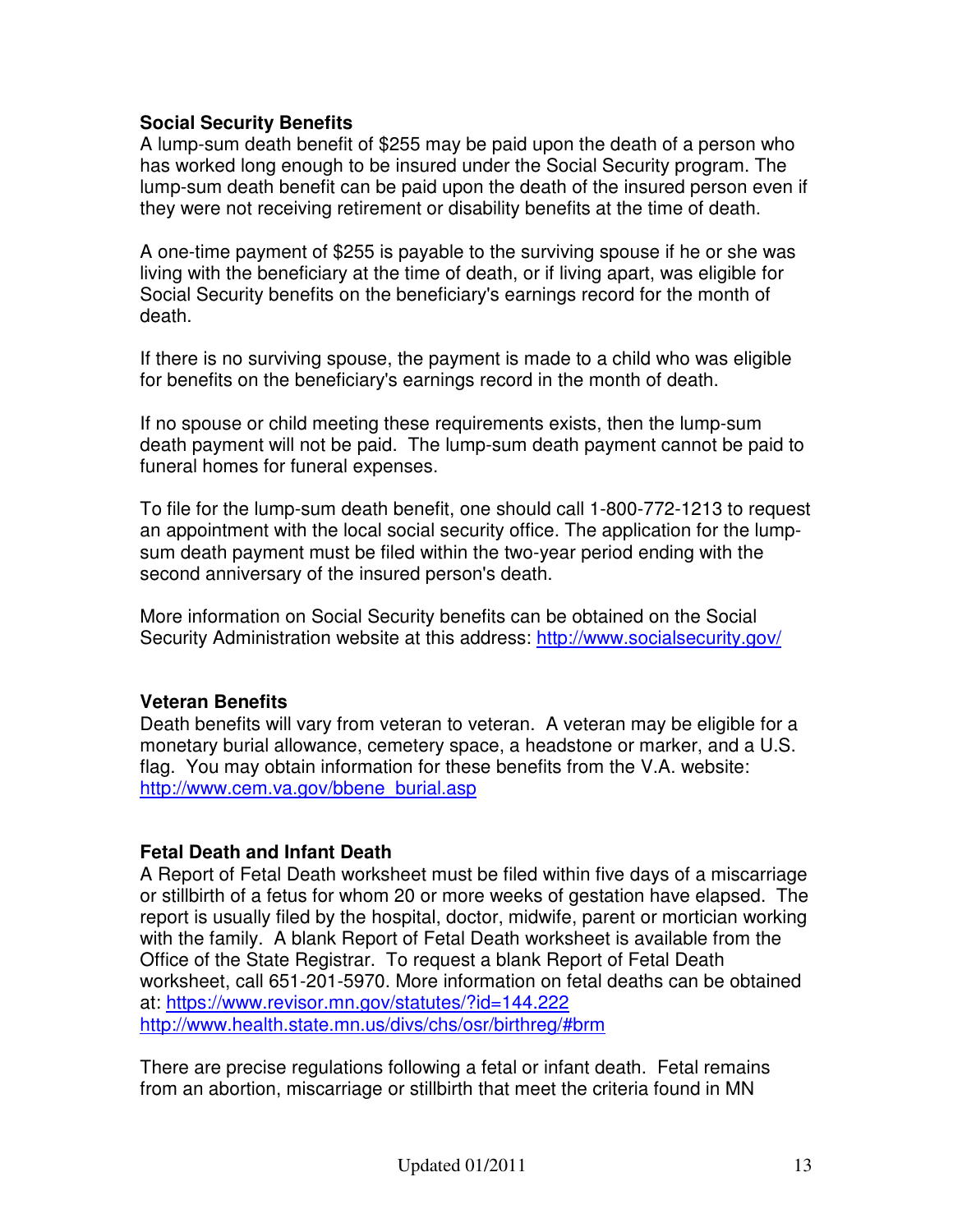145.1621 ( https://www.revisor.mn.gov/statutes/?id=145.1621 )must be buried or cremated. A Fetal Death Disposition Permit for burial or cremation of fetal remains from a miscarriage or stillbirth is available from the Mortuary Science Section's website:

http://www.health.state.mn.us/divs/hpsc/mortsci/forms.htm

Hospitals, clinics, and medical facilities must inform a woman of available options for fetal disposition when a woman experiences a miscarriage or is expected to experience a miscarriage.

https://www.revisor.mn.gov/statutes/?id=145.1622

When a birth occurs and the infant lives for any amount of time, but then the infant dies, both a birth certificate and a death certificate must be filed. Once there is a live birth, the regulations are the same for final disposition of the infant death as would be for an adult death.

#### **Consumer Protection**

The purchase of funeral services should be approached as would any other business transaction. The contract should be read carefully before signing or making any type of payment. Before making purchases from door-to-door sales people or telephone solicitors, it is important to find out if they represent legitimate business firms. People have 72 hours to cancel a preneed contract.

Under Minnesota law, funeral providers (funeral homes and cemeteries, casket sellers, etc.) are not permitted to call upon an individual at a grave site, in a hospital, nursing home, hospice, or similar institution or facility, or at a visitation, wake, or reviewal for the purpose of soliciting the sale of funeral goods, funeral services, burial site goods, or burial site services or for the purpose of making arrangements for a funeral or the final disposition of a dead human body, without a specific request for solicitation from that individual. They may not solicit the sale of funeral goods, funeral services, burial site goods, or burial site services from an individual whose impending death is readily apparent, without a specific request for solicitation from that individual. Also, they cannot engage in solicitation of an individual who has the right to control the final disposition of a dead human body within ten days after the death of the individual whose body is being disposed, without a specific request for solicitation from that individual.

#### **Definitions**

Aftercare – a service offered by some funeral homes or other grief-care professionals for assisting families through the grieving process.

Alternative Container – a nonmetal receptacle or enclosure designed for the encasement of dead human remains and is made of fiberboard, pressed-wood, or other like materials.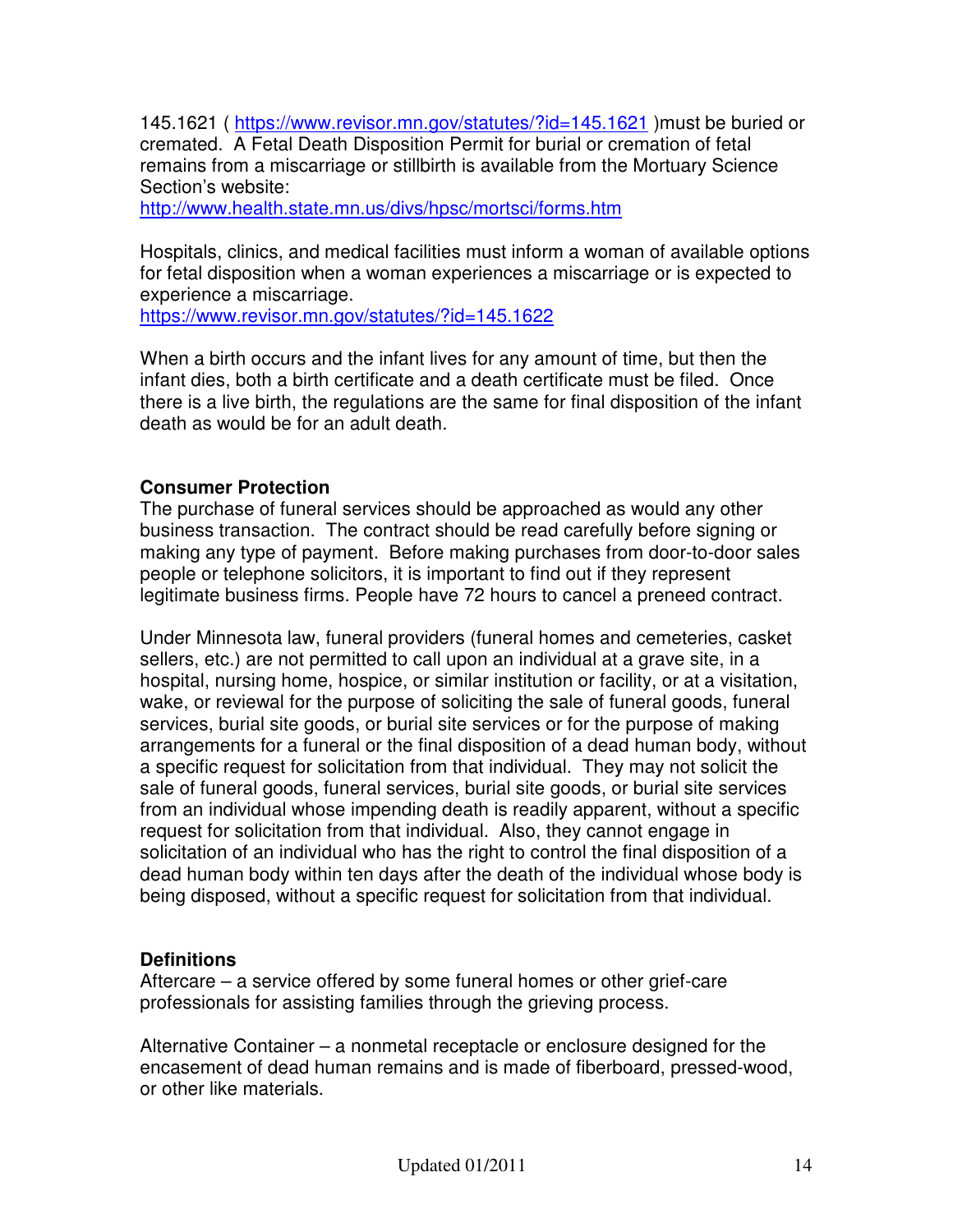Arrangements for Disposition – any action normally taken by a funeral provider in anticipation of or preparation for the entombment, burial in a cemetery, or cremation of a dead human body.

At-Need Arrangements – Planning for the final disposition of a person after the death has occurred.

Burial Space – a designated location within the cemetery for one individual grave.

Burial Vault – a sealed outer burial container, which holds the casket in a below ground burial space.

Cash Advanced Items – any item of service or merchandise obtained by a third party and paid for by the funeral provider on the purchaser's behalf.

Casket – a rigid container, which is designed for the encasement of dead human remains and is usually constructed of wood, metal, fiberglass, plastic, or like material.

Casket Bearers – individuals designated to carry the casket.

Cemetery – an area of ground set aside and dedicated for the final disposition of dead human remains.

Committal Service – a ceremony at the grave.

Coroner/Medical Examiner – a public official whose chief duty is to investigate certain categories of death, including home deaths and any death not clearly resulting from natural causes.

Cremains – the remains of a dead human body following the cremation process; synonymous with cremated remains.

Cremated Remains – the remains of a dead human body following the cremation process; synonymous with cremains.

Cremated Remains Container – a receptacle in which cremated remains are placed.

Cremation - the reduction of a dead human body to essential elements through direct exposure to intense heat and flame and the repositioning or movement of the body during the process to facilitate reduction, the processing of the remains after removal from the cremation chamber, placement of the processed remains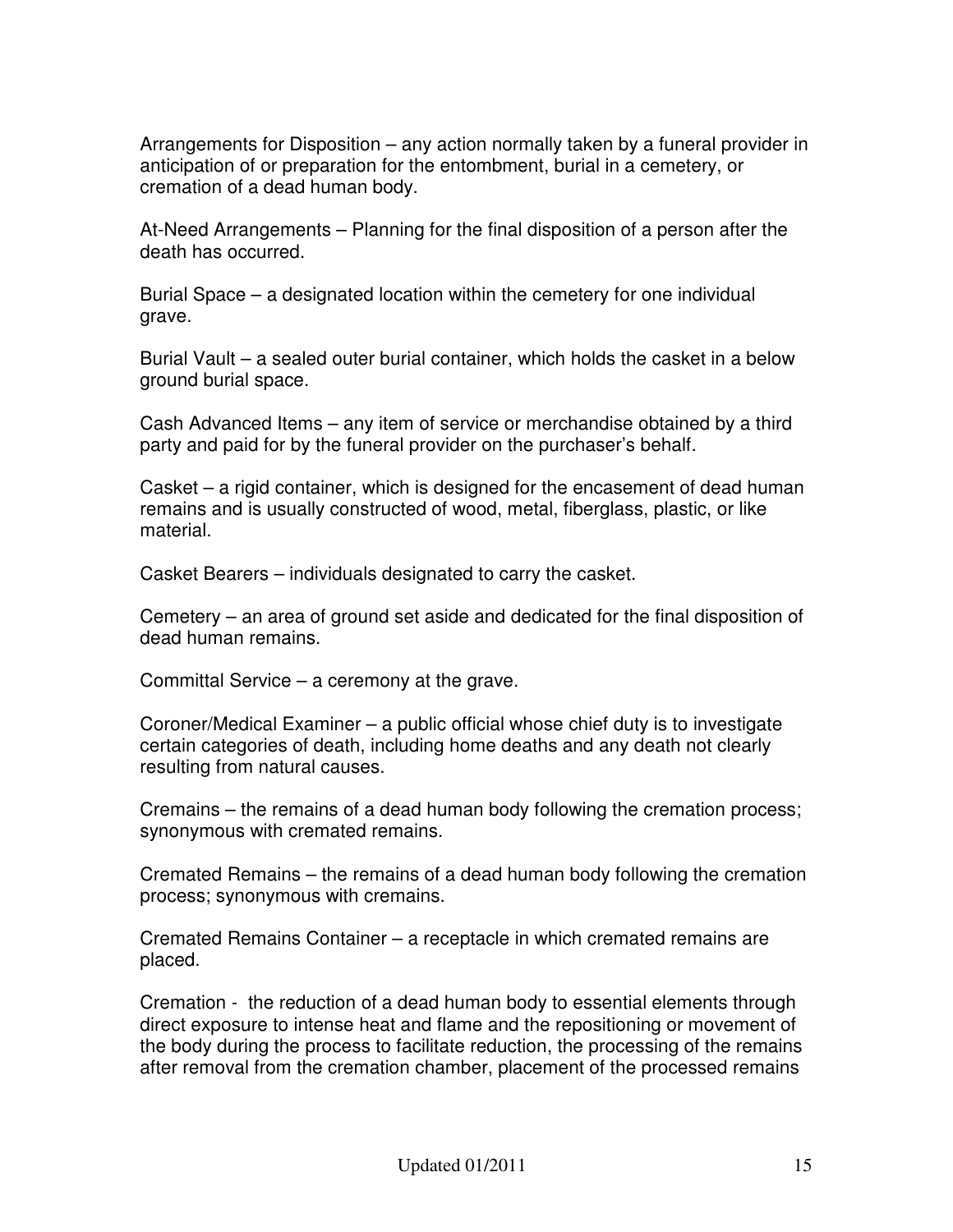in a cremated remains container, and release of the cremated remains to an appropriate party.

Cremation Chamber – the enclosed space within which the cremation of a dead human body is performed.

Cremation Container - a combustible, closed container that encases the body and can be made of materials like fiberboard or corrugated cardboard and into which a dead human body is placed prior to insertion into a cremation chamber for cremation. Cremation containers may be combustible "alternative containers" or combustible "caskets."

Crematory – a building or structure containing one or more cremation chambers or retorts for the cremation of dead human bodies.

Crypt – a chamber of a mausoleum of sufficient size, generally used to contain the casketed remains of a deceased person.

Death – cessation of physical life, characterized by the absence of metabolism, which is irreversible. An individual is dead if the individual sustains irreversible cessation of circulatory and respiratory functions or all functions of the entire brain, including the brain stem.

Death Certificate – the permanent legal record of the facts of death of an individual.

Deceased – one in whom all physical life has ceased.

Demographic Information - information required by the state registrar to describe characteristics of a registrant, the family of a registrant, and geographic locations pertinent to a registrant and a birth or death. Demographic information does not include health information.

Display Room/Selection Room – that portion of the funeral home, which contains caskets and other funeral merchandise for sale.

Direct Cremation – a disposition of a dead human body by cremation, without formal viewing, visitation, or ceremony with the body present.

Documentation of Death Worksheet – a form used by the Office of the State Registrar to record demographic and cause of death information of a decedent.

Dry Ice - the solid form of carbon dioxide, which with heat converts to a vapor and is used chiefly as a refrigerant.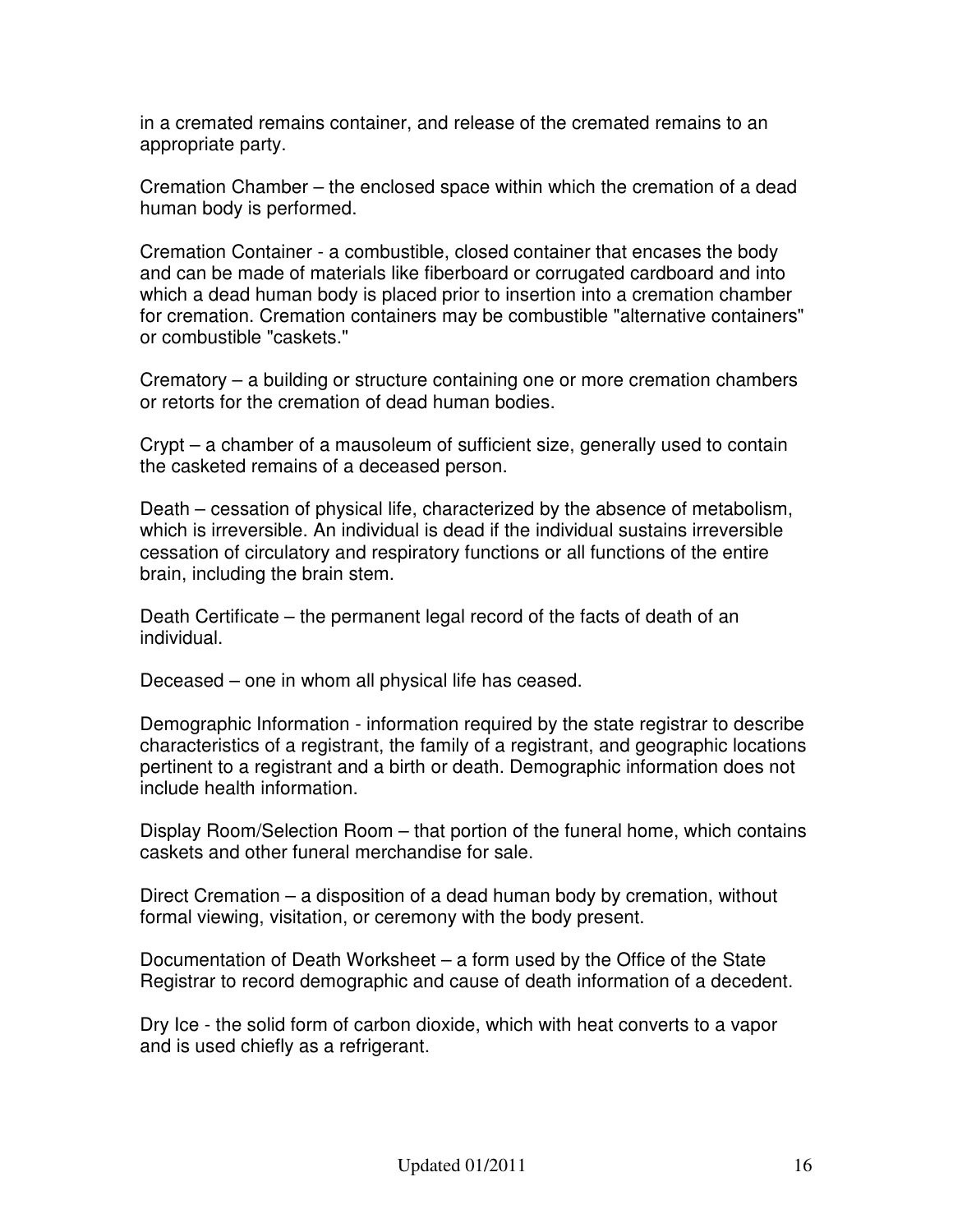Embalming – the process of disinfecting and preserving a dead human body by chemically treating the body to reduce the presence and growth of organisms, to retard organic decomposition, and to restore an acceptable physical appearance.

Entombment – the placing of a casketed body into a mausoleum or lawn crypt.

Eulogy – a speech or written remarks in memory of a person who has died, usually included in the funeral ceremony.

Fetal death - death of a product of human conception before the complete expulsion or extraction from its mother, irrespective of the duration of pregnancy, that is not an induced termination of pregnancy. The death is indicated by the fact that after expulsion or extraction, the fetus does not breathe or show any other evidence of life, including beating of the heart, pulsation of the umbilical cord, or definite movement of the voluntary muscles. Heartbeats are to be distinguished from transient cardiac contractions. Respirations are to be distinguished from fleeting respiratory efforts or gasps.

File - to present a vital record or report for registration to the Office of the State Registrar and to have the vital record or report accepted for registration by the Office of the State Registrar.

Final Disposition – the entombment, burial in a cemetery, or cremation of a dead human body or dead fetus.

Funeral Ceremony – a service or rite commemorating the deceased with the body present.

Funeral Director – any licensed person who, for compensation, arranges, directs, or supervises funerals, memorial services, or graveside services, or engages in the business or practice of preparing dead human bodies for final disposition by means other than embalming.

Funeral Establishment – any place or premise devoted to or used in the holding, care, or preparation of a dead human body for final disposition.

Funeral Goods – the goods that are sold or offered for sale directly to the public for use in connection with funeral services.

Funeral Provider – any person that sells or offers to sell funeral goods or funeral services to the public.

Funeral Services – any services that may be used to care for and prepare dead human bodies for burial, cremation, or other final disposition, and arrange, supervise, or conduct the funeral ceremony or the final disposition of dead human bodies.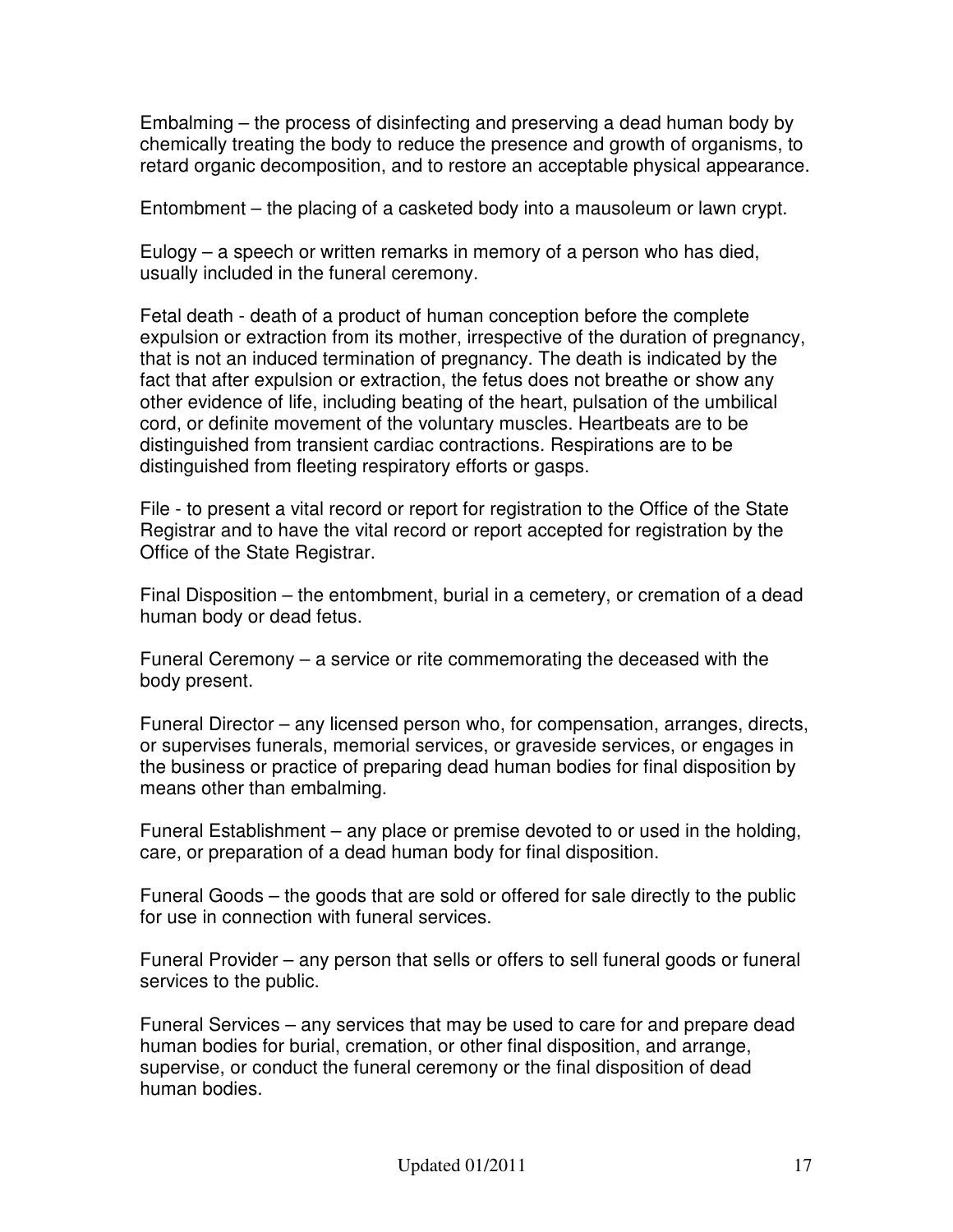Grave – an excavation in the earth as a place for interment.

Grave Liner – an outer burial container that offers support for the weight of the earth but without sealing qualities.

Graveside Service – a service or rite, conducted at the place of interment, commemorating the deceased with the body present.

Immediate Burial – final disposition of a dead human body by burial, without formal viewing, visitation, or ceremony with the body present, except for a graveside service.

Interment – the process whereby a casketed body is placed into an outer burial container or burial vault in a grave.

Institution - a public or private establishment that provides inpatient or outpatient medical, surgical, or diagnostic care or treatment or provides nursing, custodial, or domiciliary care, or to which persons are committed by law.

Lawn Crypt – this form of below ground burial is an alternative to ordinary ground burial. A companion or individual concrete crypt is placed in the ground prior to need.

Live birth - the complete expulsion or extraction of a product of human conception from its mother, irrespective of the duration of pregnancy, that, after expulsion or extraction, breathes, or shows any other evidence of life, including beating of the heart, pulsation of the umbilical cord, or definite movement of voluntary muscles, whether or not the umbilical cord has been cut or the placenta is attached. Heartbeats are to be distinguished from transient cardiac contractions. Respirations are to be distinguished from fleeting respiratory efforts or gasps.

Local Registrar - means an individual designated under section 144.214, subdivision 1, to perform the duties of a local registrar.

Lot – in a cemetery, a section of grave spaces in multiples of two to twenty.

Mausoleum – a building with several crypts for entombment.

Medical Examiner/Coroner – a public official whose chief duty is to investigate certain categories of death, including home deaths and any death not clearly resulting from natural causes.

Memorial Gardens – designated areas within a cemetery where certain themes or designs create distinctive memorialization.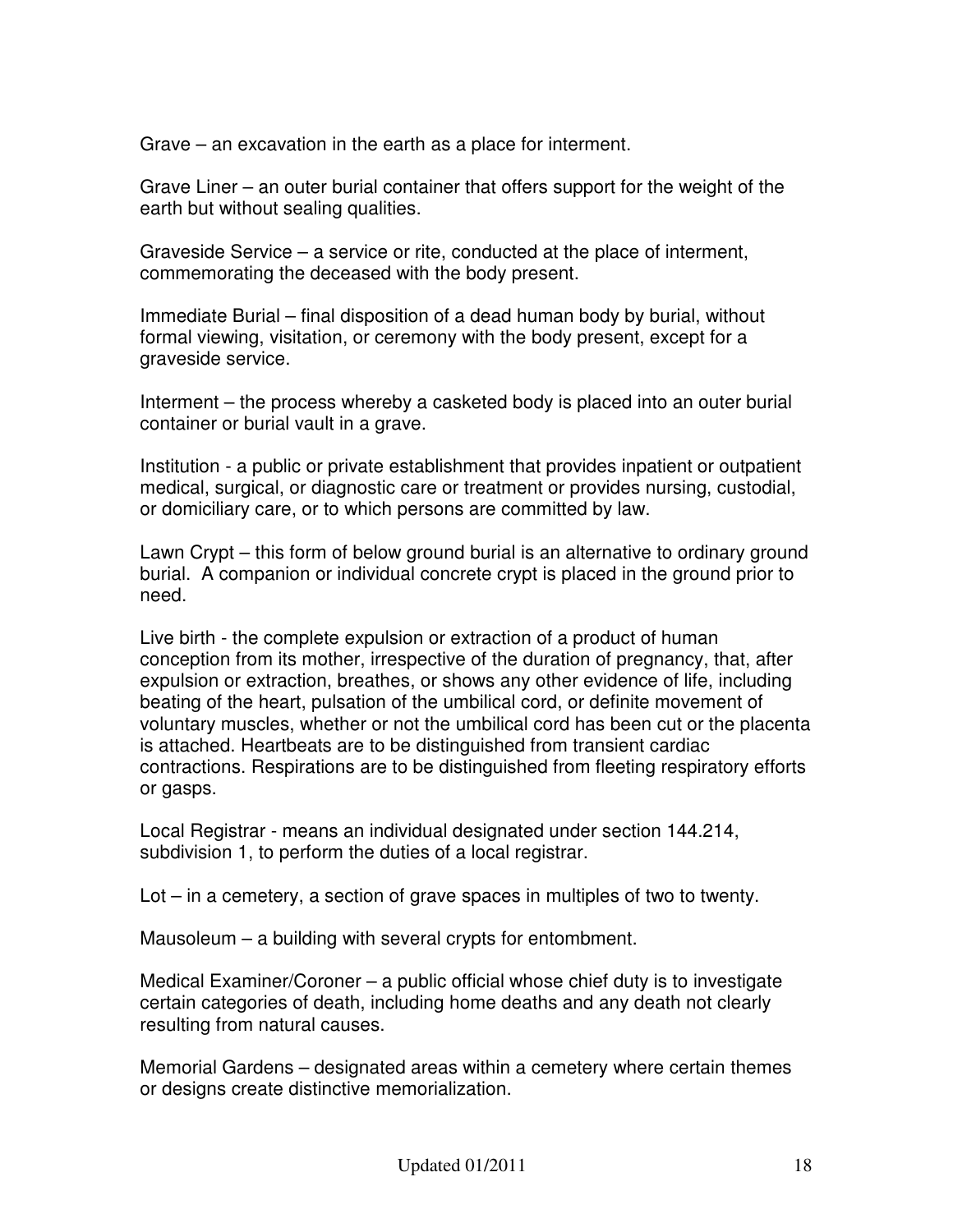Memorial Service – a ceremony or rite commemorating the deceased without the body present or with the cremated remains present.

Mortician – any licensed person who, for compensation, practices the art of embalming and arranges, directs, or supervises funerals, memorial services, or graveside services, or engages in the business or practice of preparing dead human bodies for final disposition.

Next-of-Kin – a person's relatives collectively, referring to blood relationship.

Obituary – a notice of the death of a person, particularly a newspaper notice, containing a biographical sketch.

Officiant – usually a minister, or other designated person, who conducts a funeral and committal service.

Outer Burial Container – any container designed for placement in the grave around a casket or alternative container.

Perpetual Care – the duties included with taking care of the cemetery.

Physician - a person with a valid license in good standing under Minnesota Statutes, chapter 147, to practice medicine as defined under Minnesota Statutes, section 147.081, subdivision 3, or a person currently licensed in good standing to practice medicine under the laws of the person's resident state or the state where the person is actively practicing medicine.

Pre-need arrangements – planning for the final disposition of a person prior to the death has occurring.

Pre-funding - paying for funeral goods and/or funeral services of a person prior to the death of that person taking place.

Preparation of the Body – embalming of the body or such items of care as washing, disinfecting, shaving, positioning of features, restorative procedures, application of cosmetics, dressing, and casketing.

Public Transportation – all manner of transportation via common carrier available to the general public including airlines, buses, railroads, and ships.

Refrigeration - to preserve by keeping cool at a temperature of 40 degrees Fahrenheit or less using mechanical or natural means.

Stillborn – dead at birth.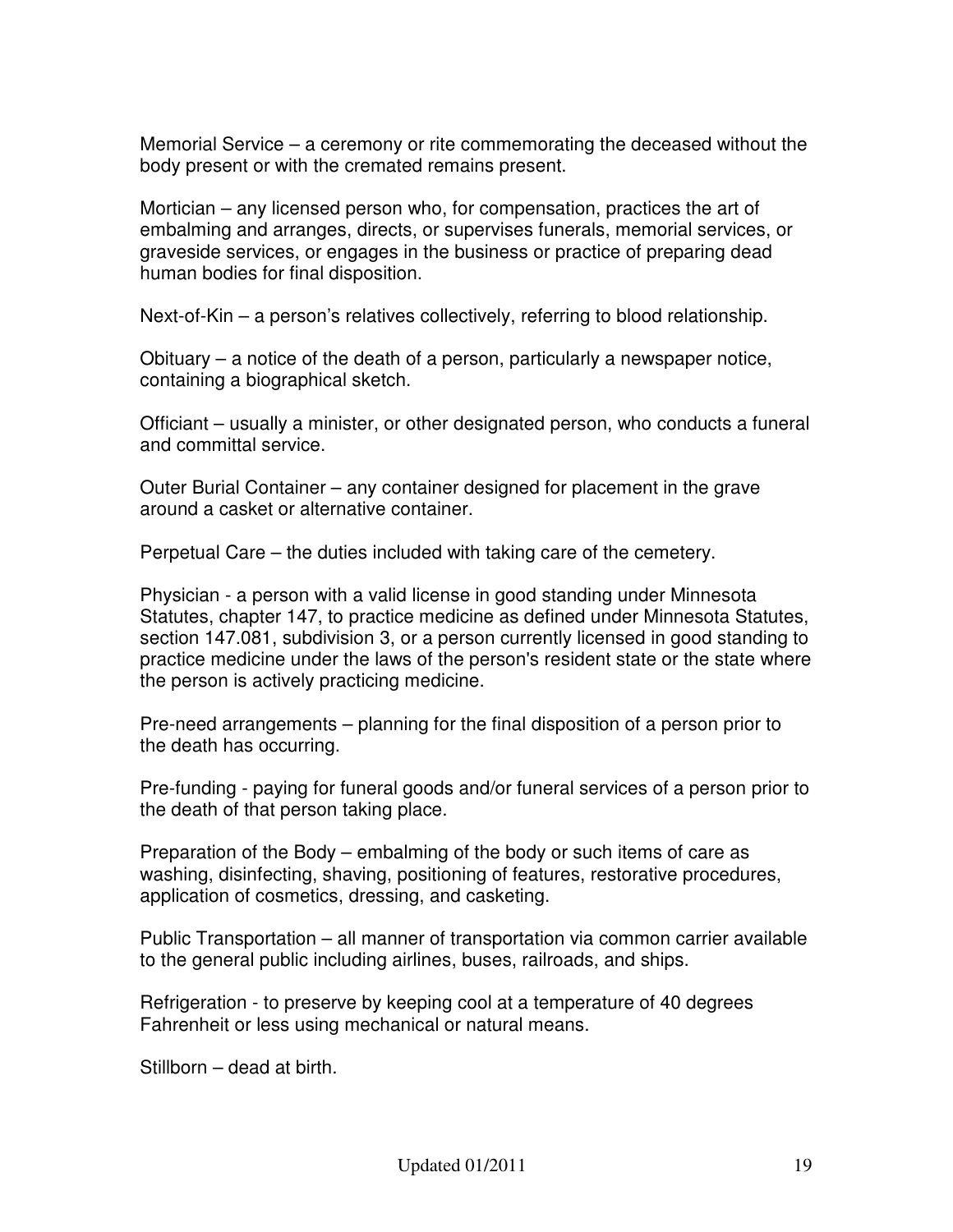Transportation Costs – all costs associated with the use of the vehicle used for the initial transfer of the deceased, the funeral coach, funeral sedans, the flower car, any service or utility vehicles, and public transportation.

Urn – a container which serves as a receptacle for cremated remains.

Use of Facilities – the provision of a chapel or room for visitation, the provision of a chapel or room for the funeral or memorial service, the provision of facilities for parking, or the provision of office space for administrative or planning purposes.

Veteran – one who has served a prescribed period of time with the armed forces and who is no longer an active member of the armed forces.

Visitation – the visiting of friends and relatives to the residence and/or mortuary to pay respect to the deceased prior to the funeral service.

Vital statistics - the data derived from records and reports of birth, death, fetal death, induced abortion, marriage, dissolution and annulment, and related reports.

## **Organizations Accepting Donations in Minnesota**

American Donor Services 1285 Nininger Road, Suite 205 Hastings, MN 55033 (651) 437-1018 fax (651) 437-1117

Anatomy Bequest Program University of Minnesota 3-005 Nils Hasselmo Hall 312 Church Street SE Minneapolis, MN 55455-0215 Office:612-625-1111 Fax: 612-625-1688 E-Mail: bequest@umn.edu http://www.bequest.umn.edu

LifeSource Upper Midwest Organ Procurement 2550 University Avenue West Suite #315 South St. Paul, MN 55114-1904 (651) 603-7800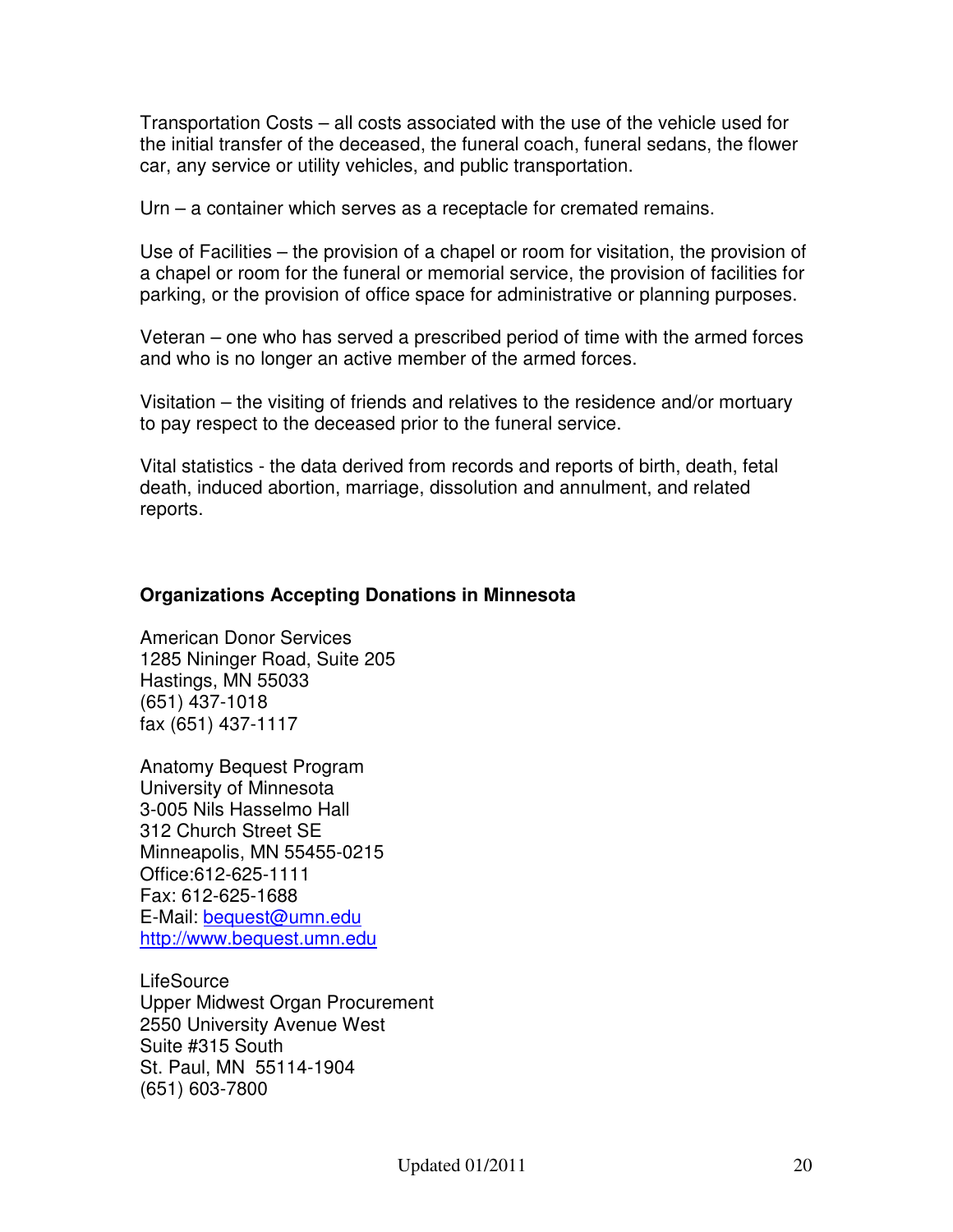1-888-536-6283 www.life-source.org

Minnesota Lions Eye Bank 1000 Westgate Drive Suite 260 Saint Paul, MN 55114 866-887-4448 mleb@mnlionseyebank.org http://www.mnlionseyebank.org/

Mayo Clinic Department of Anatomy Mr. Terry Regnier, Director of Anatomical Services 507-284-2693 http://www.mayoclinic.org/body-donation/contact.html

The National Kidney Foundation 1970 Oakcrest Ave # 208 Saint Paul, MN 55113-2624 651-636-7300 or (800)596-7943 www.nkfmn.org

#### **Complaints**

The Minnesota Department of Health, Mortuary Science Section licenses and regulates morticians, funeral directors, funeral homes and crematories in Minnesota. This office is responsible for safeguarding the public's health and protecting the consumer. It investigates complaints and determines grounds for disciplining licensees. This office also advises the Attorney General regarding punishment of both licensed and unlicensed persons who violate the law.

State government also regulates some consumer-related activities of cemeteries. Since cemetery services are often purchased as part of the final disposition of a the body, they are also discussed in this pamphlet.

If you have a complaint about a mortician, funeral director, crematory or funeral home, contact:

Minnesota Department of Health Mortuary Science Section 85 East Seventh Place P.O. Box 64882 St. Paul, MN 55164-0882 (651) 201-3829 www.health.state.mn.us/divs/hpsc/mortsci/